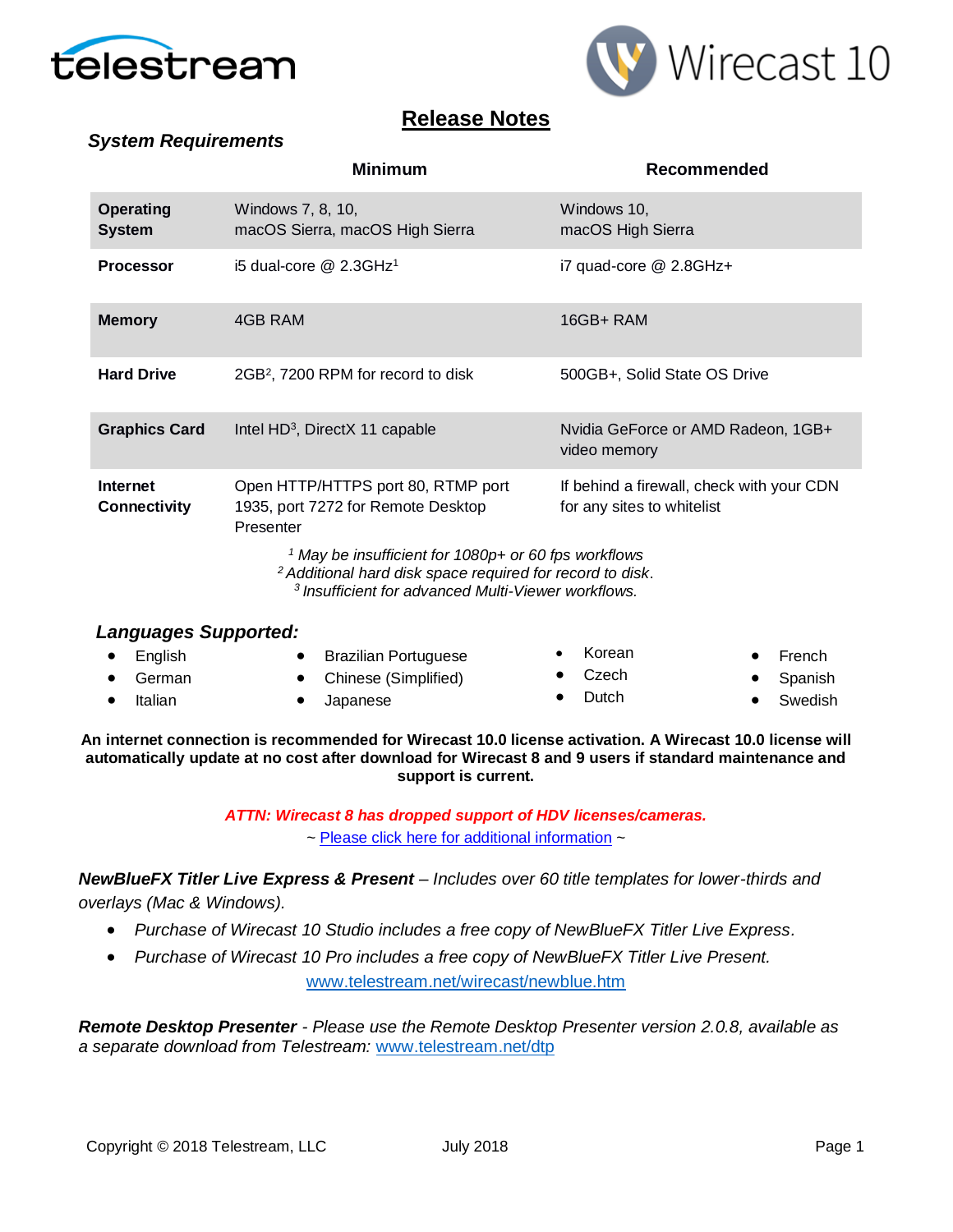



# *Best Practices*

#### Minimum Required Upload Speed:

- It is recommended that an upload speed rate of at least double the selected video bitrate be available, especially for a total target bit-rate of 10Mbps (Megabits per second) or less, or when there are multiple outgoing streams.
- Upload speed can be tested at a website such as [TestMy.net/upload.](http://testmy.net/upload)
- Additional tasks that can consume upload bandwidth on the network should also be considered when determining how much of the available upload bandwidth can be allocated towards streaming.

#### Rendezvous

Wirecast Rendezvous uses WebRTC technology that can be very resource intensive. For the best experience, we suggest considering the following table when choosing hardware:

|                        | Studio (2 guests + 1 host) | Pro $(7$ guests + 1 host)  |
|------------------------|----------------------------|----------------------------|
| Bandwidth <sup>4</sup> | Add 4 Mbps                 | Add $5+$ Mbps <sup>5</sup> |
| Processor <sup>4</sup> | i5 quad-core <sup>6</sup>  | i7 quad-core <sup>6</sup>  |

<sup>4</sup>Based on a single simultaneous stream of 720p30 x264 @ 4.0Mbps.

<sup>5</sup>Bandwidth per quest will scale downwards as more are added to maintain reliability.  $6$ Minimum recommended processor with example stream<sup>4</sup>. More demanding workflows may require a more capable CPU.

#### ISO Recording:

- Solid State Drive or fast RAID array recommended for ISO Recording and Replay functionality.
- Actual data rates will vary depending on quality level selected for ProRes (Mac) or MJPEG recording (Windows), as well as the resolution and frame rate selected.
	- For Mac ProRes recording please refer to [Apple's ProRes data rate specifications.](https://documentation.apple.com/en/finalcutpro/professionalformatsandworkflows/index.html)
	- Windows MJPEG Best Quality Guidelines (Megabytes per second):
		- *1080i and 1080p 29.97 and 30 FPS, MJPEG Best Quality* ~25MB/sec
		- *1080p 60 FPS, MJPEG Best Quality* ~50 MB/sec
		- *720p 59.94 and 60 FPS, MJPEG Best Quality* ~20 MB/sec
- Total expected data rate should be compared to available disk write speed to ensure adequate disk throughput.

#### *Failure to ensure the available disk write speed is greater than the highest expected total data rate may result in frames being dropped from recordings (ISO, Replay, and Record-to-Disk).*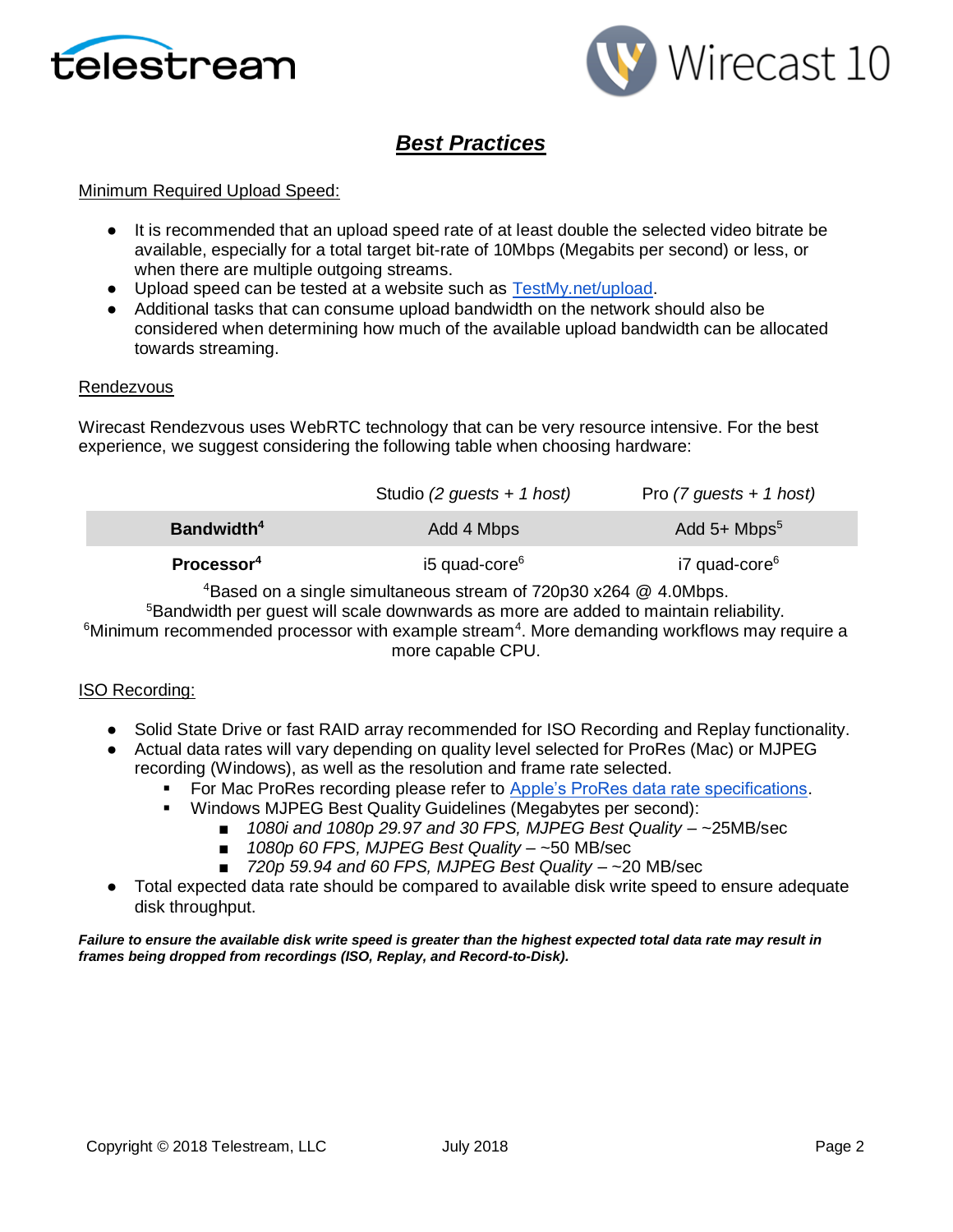



# *Best Practices (cont.)*

#### Hardware accelerated encoding requirements:

- Intel Quick Sync Video encoding requires an Intel CPU with an Intel® QuickSync Video core[.](http://ark.intel.com/search/advanced?QuickSyncVideo=true&MarketSegment=DT) [List of Intel CPUs supporting QuickSync](http://ark.intel.com/search/advanced?QuickSyncVideo=true&MarketSegment=DT)
- NVIDIA NVENC encoding requires an NVidia GPU with Kepler architecture or newer[.](https://developer.nvidia.com/nvidia-video-codec-sdk) [NVIDIA only maintains a general list of supported GPUs](https://developer.nvidia.com/nvidia-video-codec-sdk)
- Apple Hardware Accelerated H.264 encoding requires a Mac with an integrated Intel GPU\*. *\*This may change in the future, as the Apple API decides what hardware acceleration method is to be used. At the time of this writing, only Quick Sync via an Intel GPU is supported.*

#### High frame-rate streaming (60fps):

- High frame-rate streaming will result in increased CPU usage and require a higher bit rate (4Mbps or higher) for a quality encode.
- Simply switching to a higher frame-rate without ensuring the CPU and bitrate are sufficient may result in a lower quality encode.

#### CPU Usage:

- Consider lowering your canvas frame rate and/or streaming resolution to lower CPU usage.
- Maintained system CPU usage greater than 60% will increase the likelihood of dropped frames.

*(End of Page)*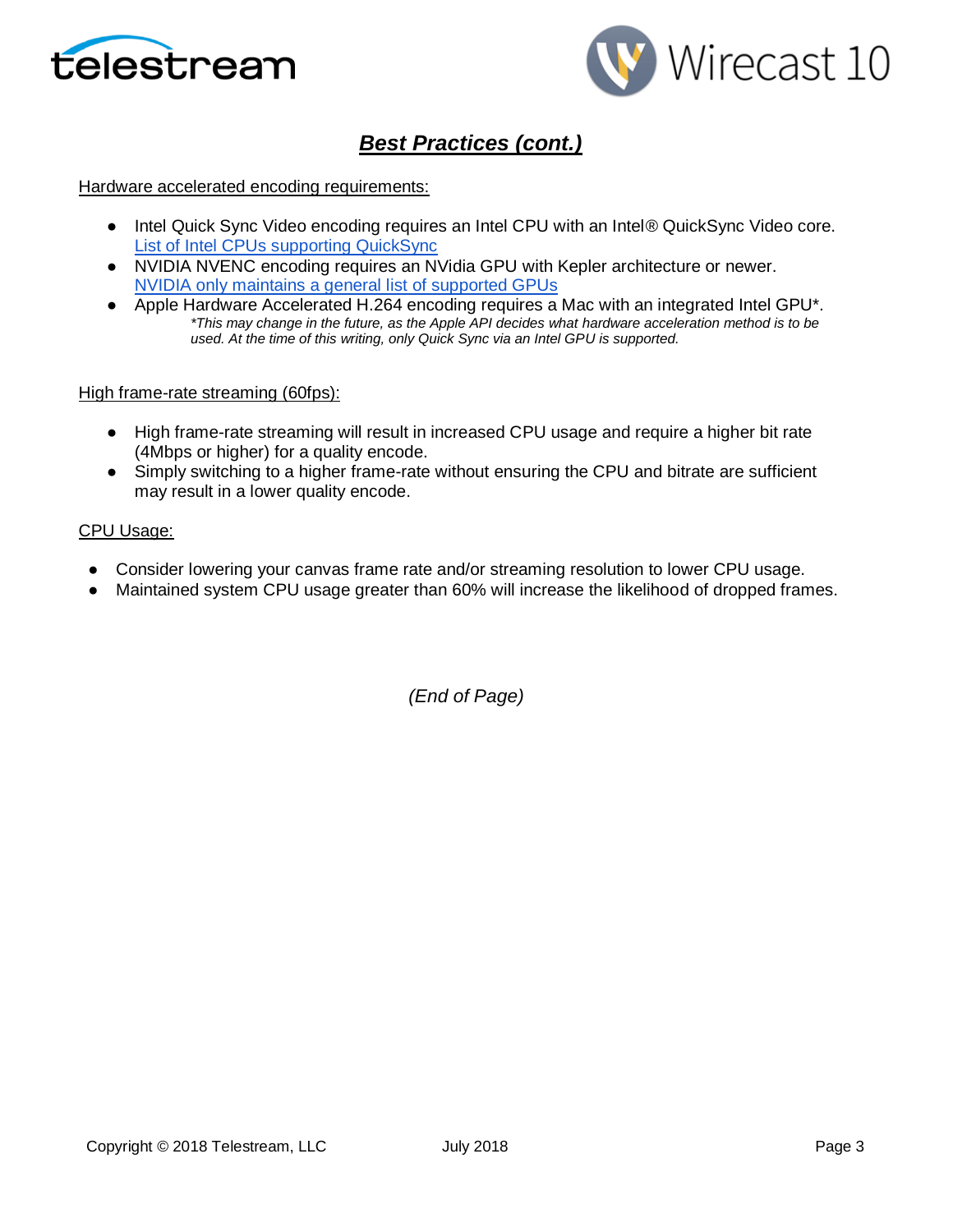



## *10.0 – New Features*

### **NEW – Facebook Crossposting**

- Ability to Crosspost to Pages with an approved relationship established through the Settings on your Facebook Page
- Crosspost options for Wirecast are found in the Output Settings

### **NEW – Facebook Live Streaming with New Facebook API**

- Create and maintain functionality with Facebook Live API 3.0 for deprecated live streaming functionality for Pages, Profiles and Groups (Wirecast 9 will work only to Pages; Groups and Profiles will no longer be able to live stream to Facebook Live, this includes setting Place); custom RTMP output settings will continue to work.
	- KNOWN ISSUE: Places tagging currently does not work in Wirecast 10 with the new 3.0 API. This is scheduled to be fixed in the next release.
- Events live stream posting has been permanently deprecated by Facebook

### **NEW – Wirecast Restream & Wirecast Live Captions \*\*TECHNICAL PREVIEW\*\***

- New cloud-based features for restreaming a single live stream to Telestream Cloud and on to several destinations
- Ability to add live transcription closed captions to any live stream
- Restream and Live Captions will be in a **Technical Preview** in Wirecast 10.0; use of the features in trial mode (5,000 minutes trial usage) and feedback to the Wirecast team are highly encouraged

### **NEW – Microsoft Stream Live Destination**

• Adding new Microsoft Stream Live destination in Output Settings

## *10.0 – Improvements*

- Improvement Always restore previously selected folder when adding media files
- Improvement Add Pro Badge to PTZ Preset Recall in Shot Layer Properties
- Improvement PTZ: add mechanism to prevent preset recall when selecting shots
- Improvement Indicate Streaming Status in the Taskbar Icon
- Improvement Add Recent, Frequent, Open Empty Document and Open Support Assistant to the Windows Taskbar right-click icon on Windows
- Improvement XKeys Controller: Color the Title bar of shots to match the color of XKeys **Controller**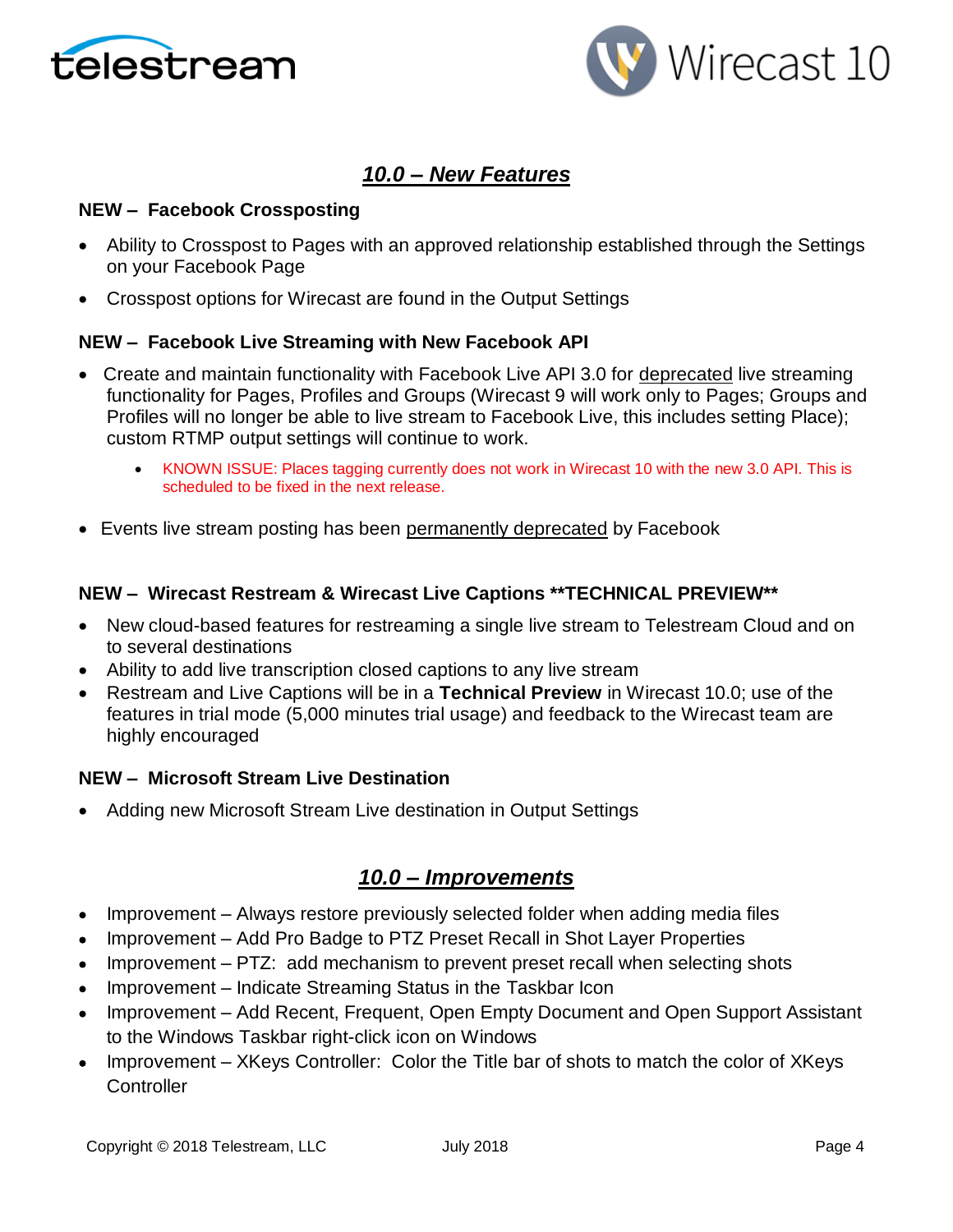



- Improvement Add option to color the title bar of every shot on each master layer in the preferences
- Improvement Add System Output to audio output devices on macOS
- Improvement Update NDI SDK to v3.5
- Improvement Add menu access for OLE scripting API
- Improvement 48 KHZ audio option for RTP encoder
- Improvement Render audio internally at 48 khz
- Improvement Add support for playback of CineFormHD files, including Alpha support
- Improvement Move 'Favorites' and 'All' to the top of the add source UI
- Improvement Remove ISO button from UI when License level is not Pro

## *10.0 – Fixes*

- Fixed Crash when clicking on the context menu of a shot that contains a '[no media]' layer
- Fixed No audio input after closing and reopening document
- Fixed Wirecast shows up as "Wirecast Application" in the Windows system Volume Mixer control panel
- Fixed New text in languages localized as non-ascii does not appear correctly when creating new text shots
- Fixed Unable to send shots live after adding video files on macOS
- Fixed Open recent file structure is not maintained
- Fixed Distorted video with certain Direct Show devices (Logitech and Magewell) on Windows 7
- Fixed After upgrading Wirecast, Blackmagic capture cards no longer detect video
- Fixed Fatal error with clock or scoreboard shots
- Fixed Clock date not localized
- Fixed Starting an iOS device can hang Wirecast for up to a minute on macOS High Sierra
- Fixed Clicking on the context menu of a disconnected RDP source will hang the app for 4- 8 seconds
- Fixed Replay+ISO menu names are cutoff in Czech and Dutch
- Fixed Unplugging an iOS device will disable video and audio rendering of existing A/V capture sources on macOS
- Fixed Cannot change selection from one layer to another in Preview Editing if it overlaps another layer
- Fixed Disable system beep when hitting 'Enter' in text entry fields
- Fixed PTZ preset recall does not work when there are multiple PTZ presets within the same shot
- Fixed Adding an existing Source SDK instance as a new shot/layer will create a new empty instance instead
- Fixed WASAPI capture does not work for mono sources (Logitech G930)
- Fixed Windows do not maximize with multiple monitors
- Fixed Text flickers when switching shots
- Fixed Enabling VoiceOver causes a crash when starting an NDI Output
- Fixed Solid color shot palette hides hex code